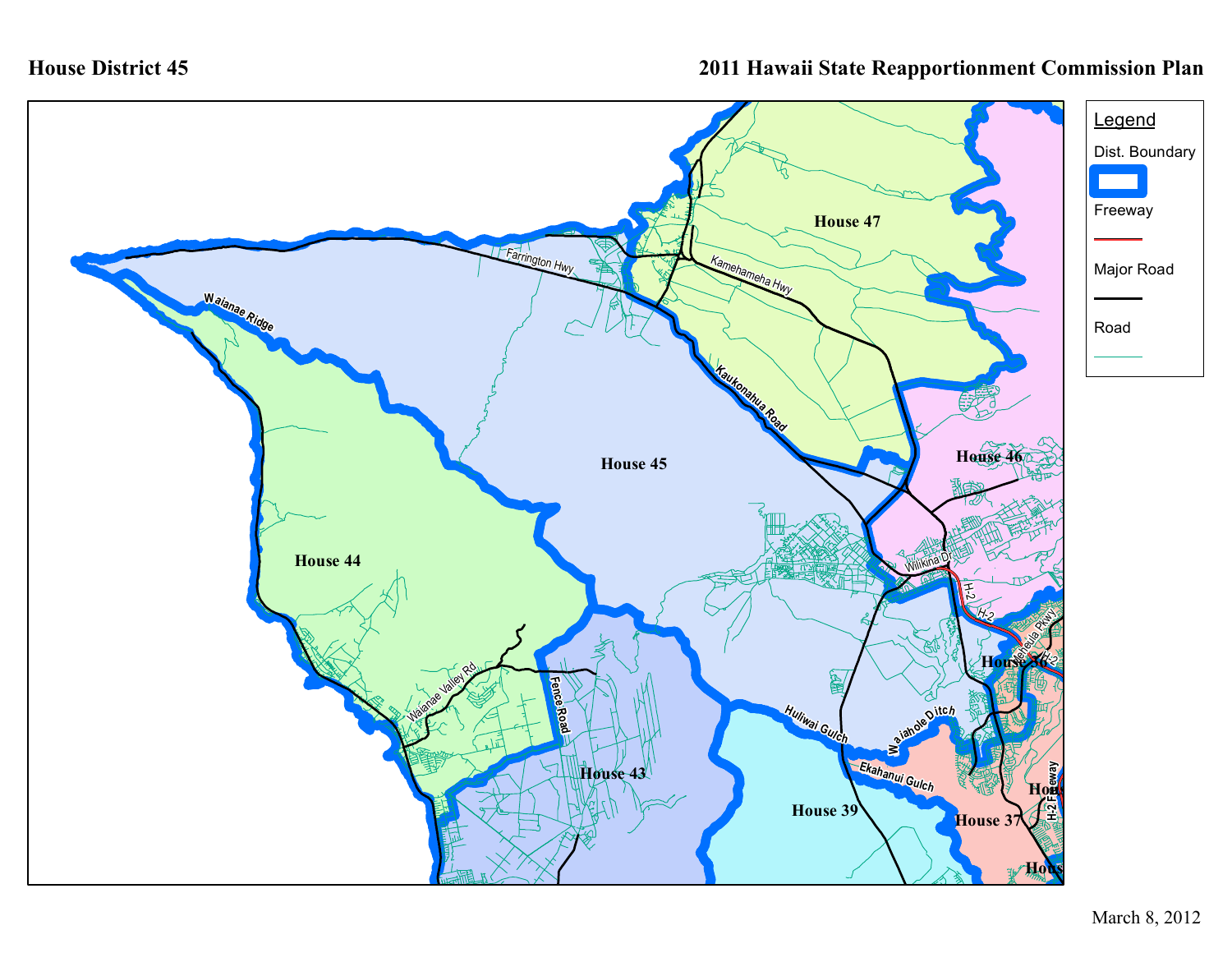**45TH REPRESENTATIVE DISTRICT:** That portion of the island of Oahu for convenience herein referred to as Schofield Barracks, Wheeler Army Air Base, and portions of Waipio Acres, Mililani, and Kunia, more particularly described as follows:

Beginning at the intersection of Oahu shoreline and Kiikii Stream and running

- (1) Southerly along said stream to Kupahu Street extension;
- (2) Southwesterly along said extension to Kupahu Street;
- (3) Southerly along said street to Kila Way;
- (4) Southerly along said way to Haona Street;
- (5) Easterly along said street to Kioe Street;
- (6) Southerly along said street to Naluahi Street;

(7) Southerly along said street to Farrington Highway;

- (8) Southeasterly along said highway to Kaukonahua Road;
- (9) Southeasterly along said road to Waialua Wahiawa District boundary;
- (10) Northerly along said boundary to Poamoho Stream;
- (11) Easterly along said stream to Kamehameha Highway;
- (12) Southwesterly along said highway to Kamananui Road;
- (13) Southwesterly along said road to Wilikina Drive;
- (14) Southerly along said drive to Macomb Road;
- (15) Southwesterly along said road to Waianae Avenue;
- (16) Southeasterly along said avenue to Naputi Road;
- (17) Southwesterly along said road to Kolekole Avenue;
- (18) Southeasterly along said avenue to Kunia Road;
- (19) Southwesterly along said road to Foote Avenue;
- (20) Southerly along said avenue to Strieber Avenue;
- (21) Easterly along said avenue to Elleman Road;
- (22) Southerly along said road to Wright Avenue;
- (23) Easterly along said avenue to Gannan Road;
- (24) Southerly along said road to Santos Dumont Road;
- (25) Easterly along said road to unnamed road;
- (26) Easterly along said road to Kamehameha Highway;
- (27) Southerly along said highway to Waipio Acres CDP boundary;
- (28) Easterly along said boundary to H-2 Freeway;
- (29) Southeasterly along said freeway to Waikele Stream;
- (30) Southwesterly along said stream to Waiakakalaua Stream;
- (31) Westerly along said stream to Waioni Pl extension;
- (32) Southeasterly along said extension to Waioni Place;
- (33) Southeasterly along said place to Waioni Street;
- (34) Southerly along said street to Wailawa Street;
- (35) Southwesterly along said street to Waipono Pl extension;
- (36) Easterly along said extension to Waipono Place;
- (37) Easterly along said place to Waipono Street;
- (38) Southerly along said street to Waimakua Drive;
- (39) Southwesterly along said drive to Wainihi Street;
- (40) Southerly along said street to unnamed stream;
- (41) Southwesterly along said stream(s) to Kamehameha Highway;